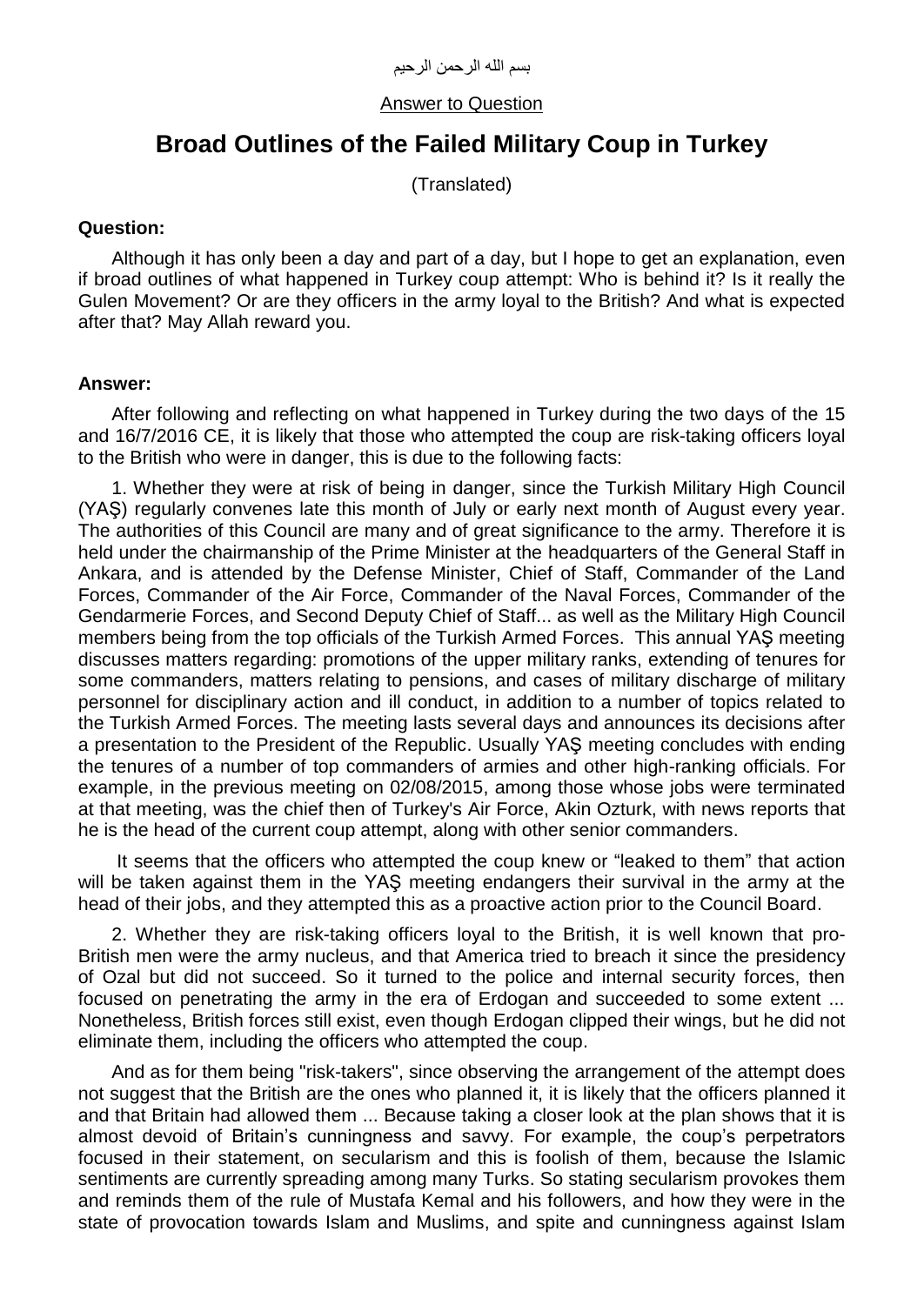and its people. Thus the mention of secularism by the coup's perpetrators was foolish, which made the people take to the streets in hatred for Mustafa Kemal followers rather than the love for Erdogan. Another important issue is that the coup's perpetrators did not plan tightly in the first minutes to arrest politicians and rulers, i.e. the president and the government, before the announcement of the coup, rather the coup was announced while they are in their positions! Their actions were akin to riot and emotions of outrage without a public fan base, or even an organized crowned coup!

All this suggests that this coup was the initiation of risk-taking officers loyal to the British as a proactive movement to military decisions of YAŞ that they expected will put them in danger/risk. It is not unlikely that the matter is more than expectations since access to this knowledge is hard to attain.

3. As for accusing Gulen, it is probably not true, for the Gulen Movement is closer to civil, judicial and social work and does not have the military capability to carry out a coup without colonial support, this is first ... Second, the movement abides by American orders and does not move without its permission. America believes in Erdogan as the man most capable to serve its interests, especially in the meantime. Turkey is the last dart of America on the subject of the Syrian solution, and Erdogan has offered her service no one else could do it in such circumstances; by the willingness to normalize relations with the Syrian regime, where the Turkish Prime Minister said: "Turkey will return its normal relations with Syria."

Gulen for America is a spare line when necessary. For example, Gulen supported the Justice Party in the three elections since 2002 until 2013, when the dispute between them began by fueling corruption problems at some Erdogan's helpers, as well as when the (Drchan) network of the Gulen movement was closed. So he is a spare when needed. Colonial states are unconcerned if there is more than one agent in one place, and does not harm them too if they dispute, vie and even fight each other. They support the winner among them. This is the like of Sadat's conflict with Ali Sabri group, the two teams were followers of America, however, Sadat was able to absolve and arrest Ali Sabri group.

Thus, Gulen movement as we stated, probably have not arranged the coup, but this does not preclude that members of Gulen movement have participated in their individual capacities, especially the judges, in reaction to the severity of the harassment that befalls them from Erdogan.

4. Erdogan is no doubt aware that the British have the power in the army, even though diminished, and that military loyal to British are behind the coup attempt. Nevertheless he accuses Gulen because talking about the pro-British men in the Army upholds them, and eliminating them without mentioning them trivializes their matter. Whereas Gulen is not just as significant as them ... Erdogan wants to eliminate the pro-British men without noise, that is in discreet, so that they do not stand out and there is no bloc around them ... And in return wants to weaken his rival by noise because the Gulen Movement is not of the same power as the British men.

This is probably the opinion on what happened ... and all what happened was not a tightly planned coup attempt nor was it well thought out with poise, but is more of an outraged risk without provision and poise. The important thing is not to stop at what happened, but what is expected after that.

5. What is then expected is the uproar that occurred around the coup attempt will affect the two sides:

As for America and Erdogan they will exert their utmost to exploit what happened with the serious actions to end the British forces in the army, or at least ease their impact to a minimum. For they have inflated the magnitude of the attempt to justify prosecuting the pro-British men intensely and severely. And of course Erdogan will use it to weaken his rival Gulen as far as he can, i.e. within the limits permitted by America ... and what appeared from the thousands of arrests indicates that.